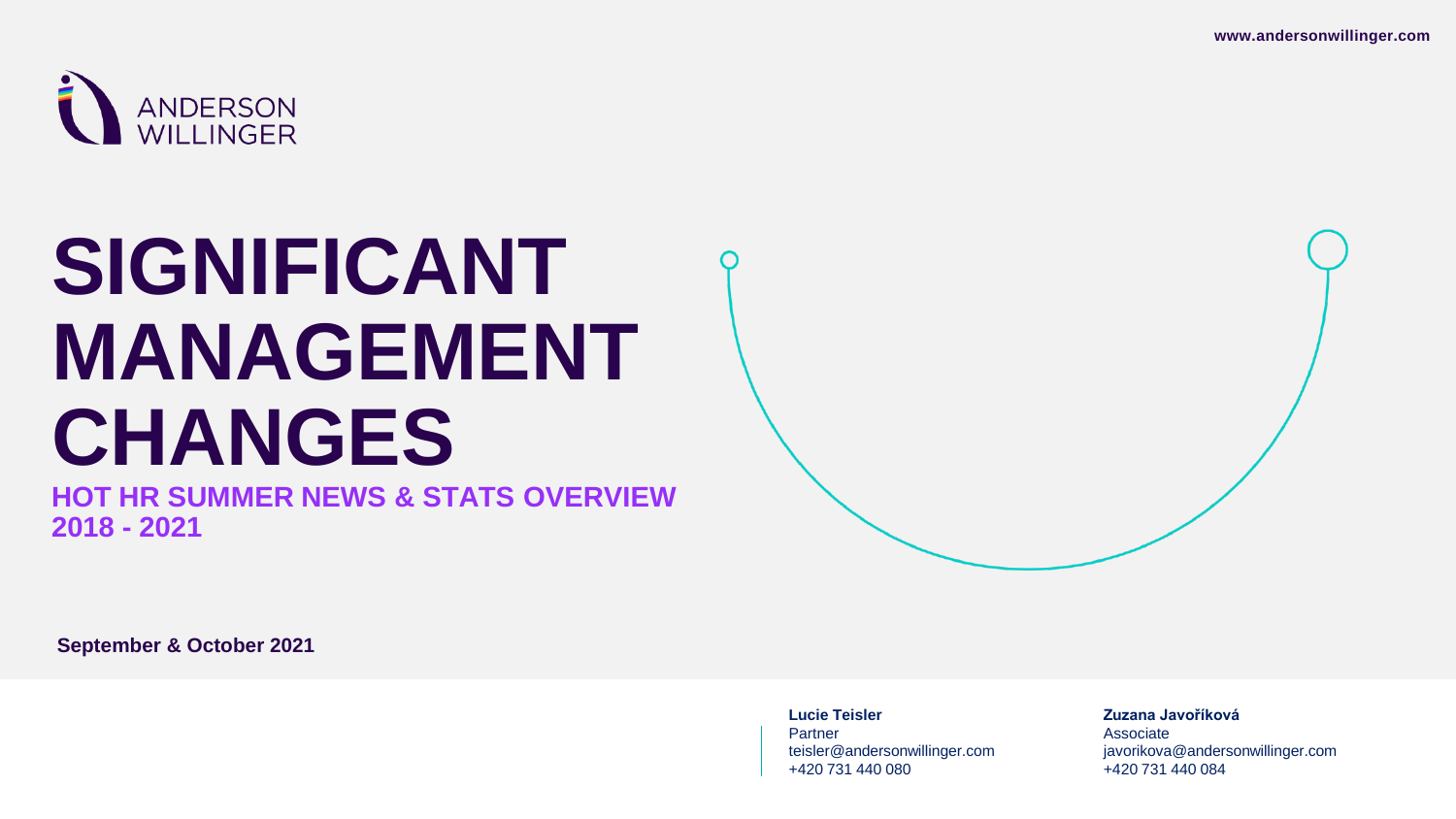### **HOT SENIOR HR CHANGES CZECHIA IN JULY – SEPTEMBER 2021**



**Markéta Pavelková** HR Director CZ & SK Coca-Cola HBC



**Soňa Schwarzová** HR Director CEE CME



**Irena Filařová Nucová** Head of HR Group Fortuna Entertainment



**Magdaléna Pořízková** Chief People Officer Dáme Jídlo



**Pavla Veselá** HR Cluster Head PL, AT, CZ & Greece GSK



**Marián Ferenčík** Country HR Manager CZ & SK Lear



**Kateřina Švábenická** HR Director NTT



**Šárka Volejníková** Chief People & Culture **Officer** Pilulka.cz



**Renata Millerová** HR Director CZ, SK, PL, HR, SRB Thermo Fischer **Scientific** 



**Magdaléna Wavle** VP, Director for People & Property Vodafone



**Jakub Juříček** North Europe HR **Director** Varroc Lighting **Systems**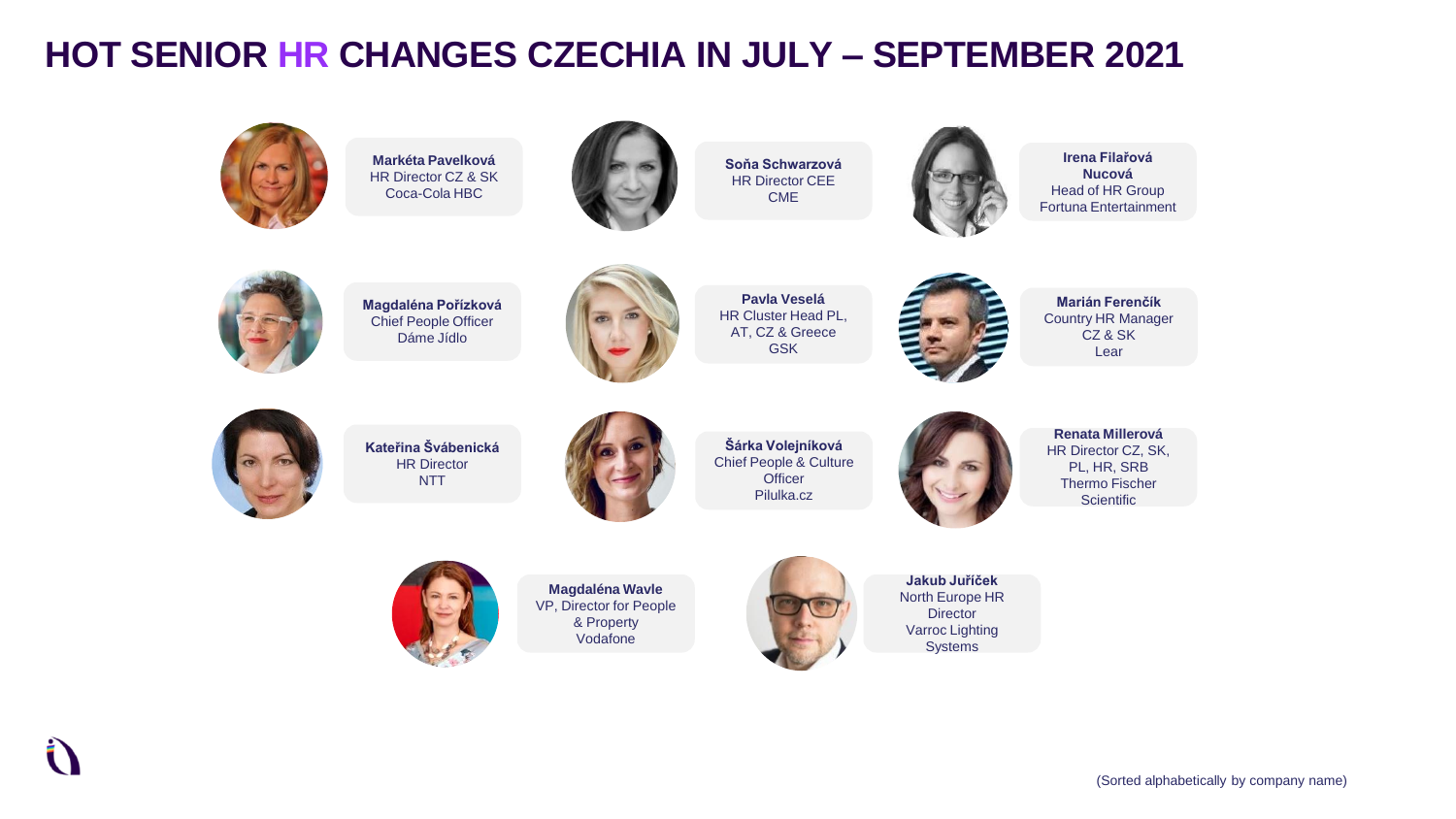### **HR SENIOR MANAGEMENT CHANGES**

**SUMMARY OF HIRING TRENDS 2018 - 2021**



**INTERNAL PROMOTION EXTERNAL HIRE**

**3**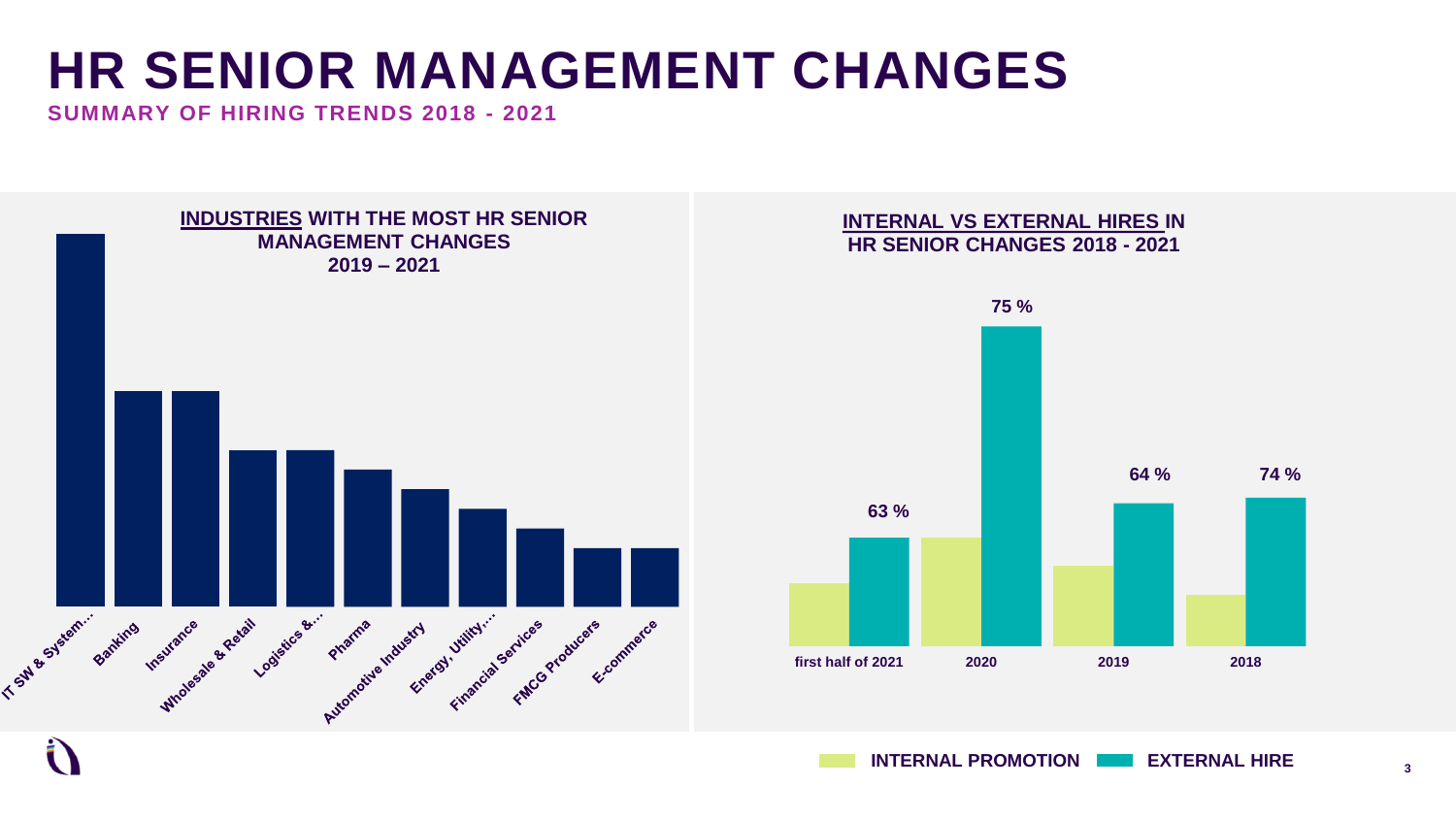### **HR SENIOR MANAGEMENT CHANGES**

**SUMMARY OF HIRING TRENDS 2018 - 2021**

#### **OVERVIEW OF FIX BASE REMUNERATION IN HR (without bonuses or benefits)**

| <b>ROLE</b>        | <b>SIZE OF THE</b><br><b>COMPANY</b> | <b>IN CZK/month</b> | <b>IN EUR/month</b> |
|--------------------|--------------------------------------|---------------------|---------------------|
| <b>HRBP</b>        | Large                                | 100-120 000         | $3916 - 4700$       |
| <b>HR Manager</b>  | <b>Middle</b>                        | $80 - 90000$        | $3133 - 3525$       |
| <b>HR Manager</b>  | <b>Middle</b>                        | $100 - 150000$      | $3916 - 5875$       |
| <b>HR Director</b> | Large                                | $150 - 190000$      | $5875 - 7442$       |
| <b>HR Director</b> | Large                                | 300 000             | 11 750              |

#### **CROSS – INDUSTRY HR SENIOR CHANGES 2018 - 2021**

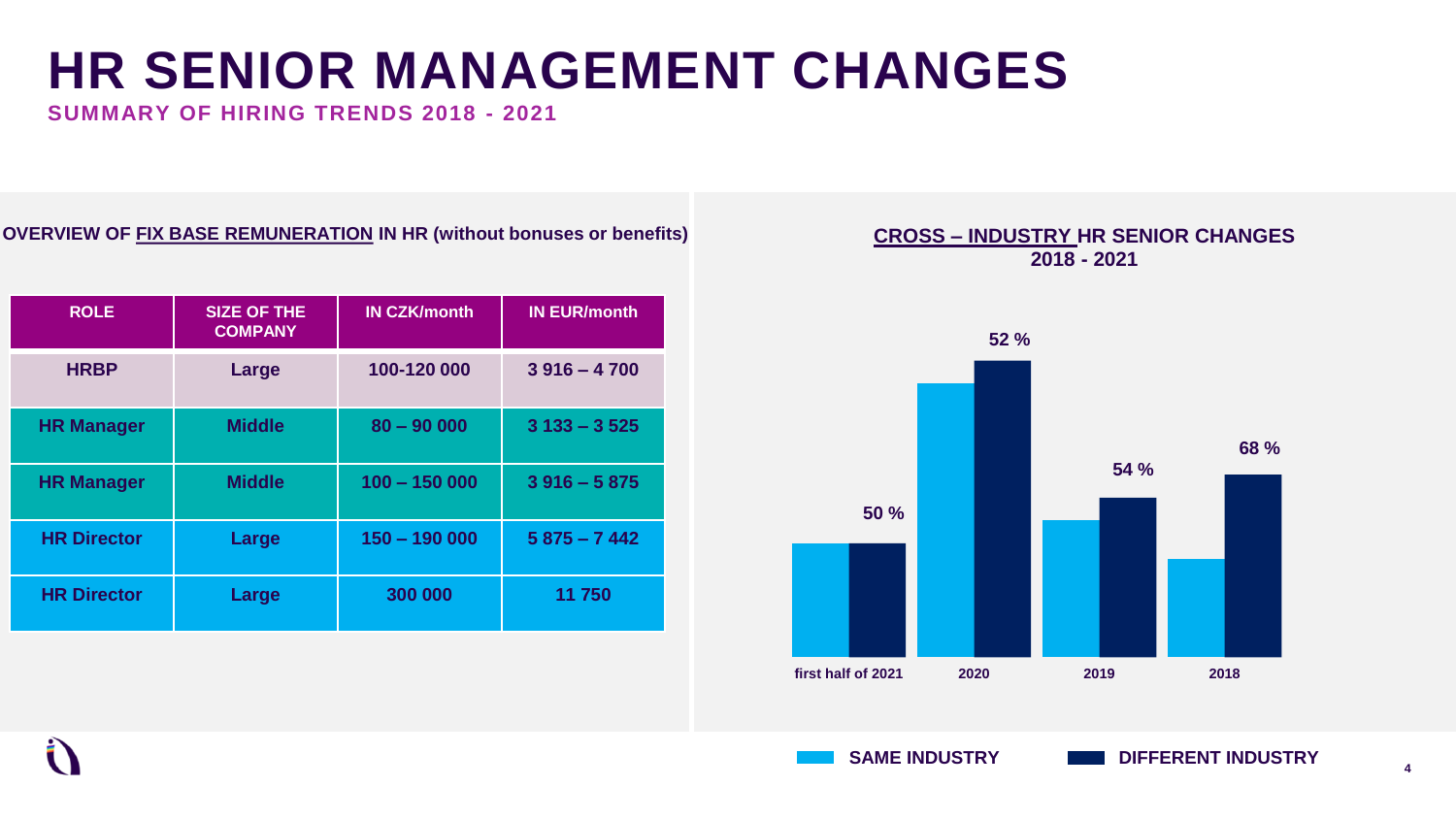## **ANDERSON WILLINGER**

**EMPLOYER BRANDING WEBINAR INVITATION**

**Anderson Willinger team analyzed TOP 135 world brands and their HR Directors to find out how they approach the recruitment and online communication with their potential employees.**

**We will be delighted to present you the results of this analysis at our exclusive webinar "The Art of Brand".**

**FOR MORE DETAILS: [Anderson](https://www.andersonwillinger.com/the-art-of-brand/) Willinger Insights**

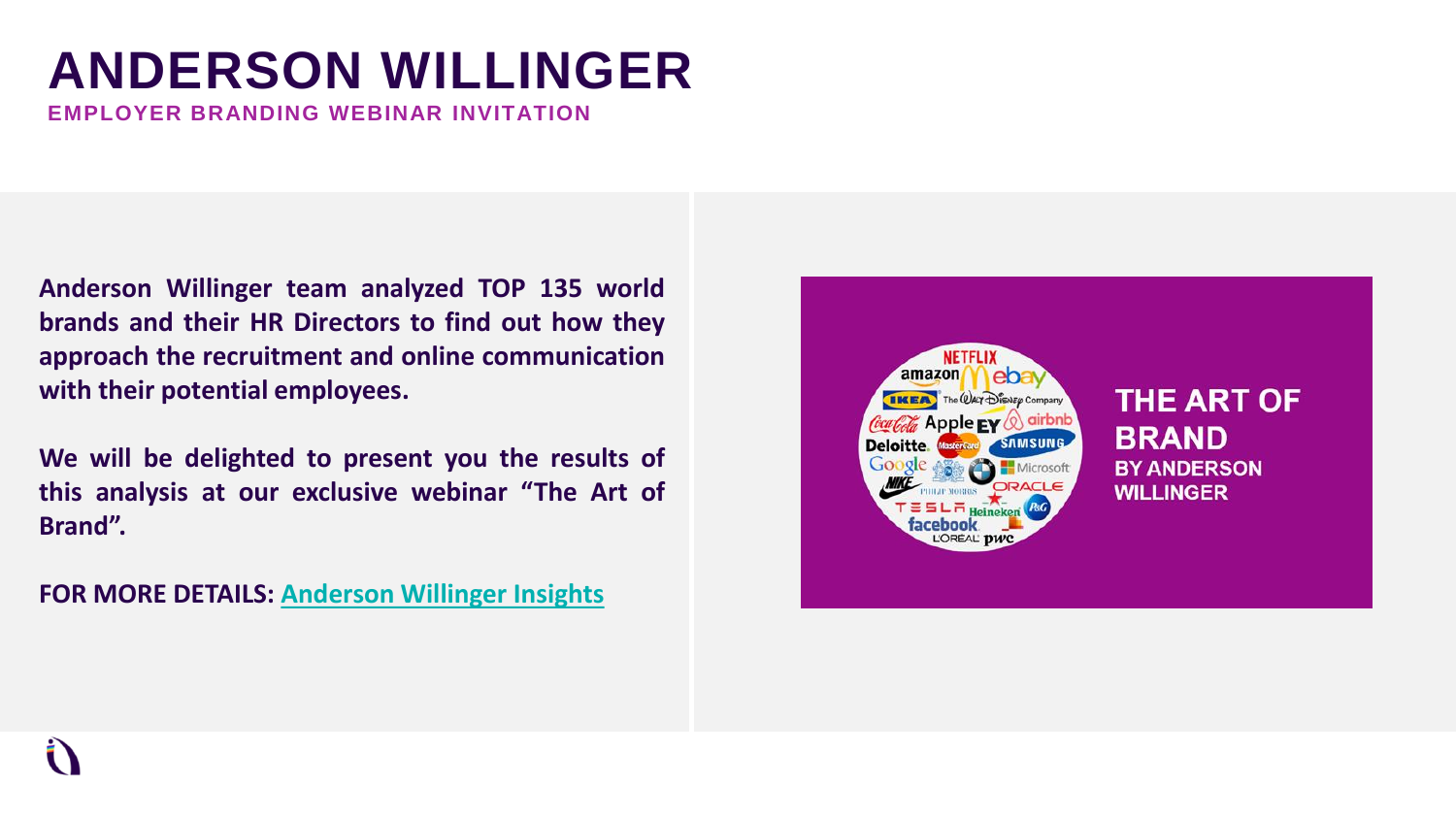# **ANDERSON WILLINGER**

**WHO WE ARE**







**LEADERSHIP ASSESSMENT** 

**C-SUITE LEADERSHIP PROGRAMS** 

**PERSONAL DIGITAL BRANDING** 

**ORGANIZATIONAL DESIGN** 



**OF "TALKING INTO ACTION"**

**FOUNDER**

**REGULAR SESSIONS FOR TOP HR DIRECTORS WITH INTERNATIONAL SPEAKERS**

**124**

**TOP3**

**IN EXECUTIVE SEARCH IN CZECH REPUBLIC & SLOVAKIA**

**LONG TERM CORPORATE CLIENTS ADVISORY**



**CLIENTS IN OUR CAREER TRANSITION PROGRAMME**

**Generation Z Culture Employee Engagement Digital HR Hiring a On-Boarding Training & Development Organizational Design**

**FOUNDER OF**